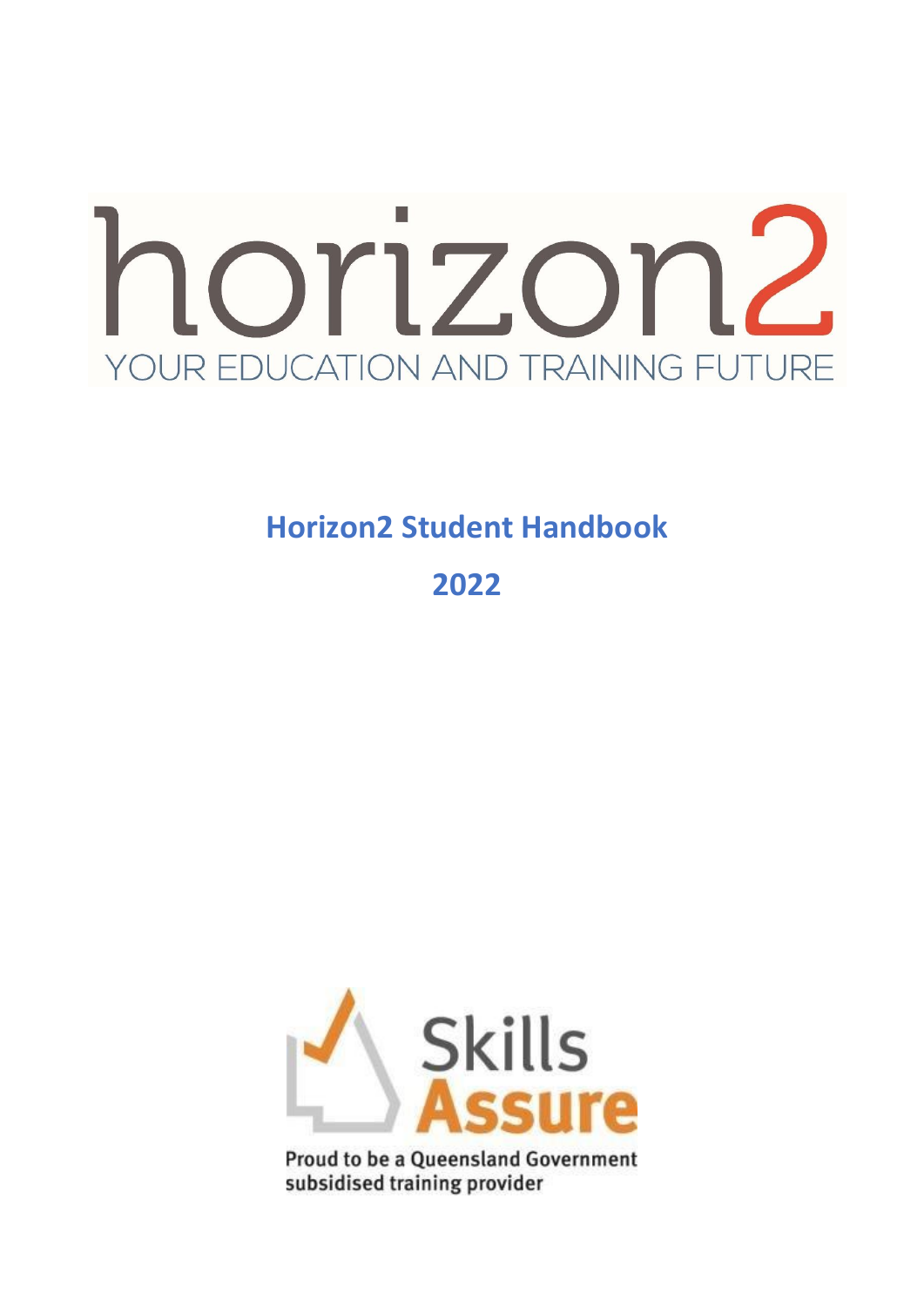## **Welcome**

Welcome to Horizon2, where we train for the future – your future – with high quality, individualised education and training. We provide nationally recognised training for individual students, businesses and communities.

Horizon2 has designed your course delivery in collaboration with current industry practitioners and leading experts, from the community services, early childhood education and care and vocational education and training professions. This means you have the opportunity to work with people who are knowledgeable in the industry sector, using up to date learning resources designed to support your success in the course and in the future.

At Horizon2, our focus is to work with you to provide a positive student experience through our approach of:

- Individualised training that equips you to be job ready with the tools to work
- A one-stop shop, where there is no wrong door
- Being organized, accessible and easy to deal with.

## **Courses Available**

Horizon2 has a focus on working in community services and early childhood education and care. Programs available to help you to work in this area are:

## **Courses**

- CHC33015 Certificate III in Individual Support
- CHC30121 Certificate III in Early Childhood Education and Care
- CHC50121 Diploma in Early Childhood Education and Care
- CHC32015 Certificate III in Community Services
- CHC42015 Certificate IV in Community Services
- CHC52015 Diploma of Community Services
- CHC40313 Certificate IV in Child, Youth and Family Intervention
- CHC50313 Diploma in Child, Youth and Family Intervention
- CHC40413 Certificate IV in Youth Work

#### **Skill Sets**

- CHCSS00072 Building Inclusive Practices in Early Childhood Education and Care
- CHCSS00073 Case Management
- CHCSS00074 Child Protection Skill Set Induction to Disability Lead and Mentor
- CHCSS00081 Induction to Disability
- CHCSS00082 Lead and Mentor
- CHCSS00094 High Support and Complex Care Disability
- CHCSS00096 Disability Work Behaviour Support
- CHCSS00098 Individual Support Disability

Please note that a number of these courses and skill sets may have Queensland Government Subsidised training available under the Certificate 3 Guarantee and the Higher Learning Skills and there may be conditions (such as working in the industry) attached to your eligibility for funding. Please contact us for clarification or access the information on our website.

#### **Enrolment**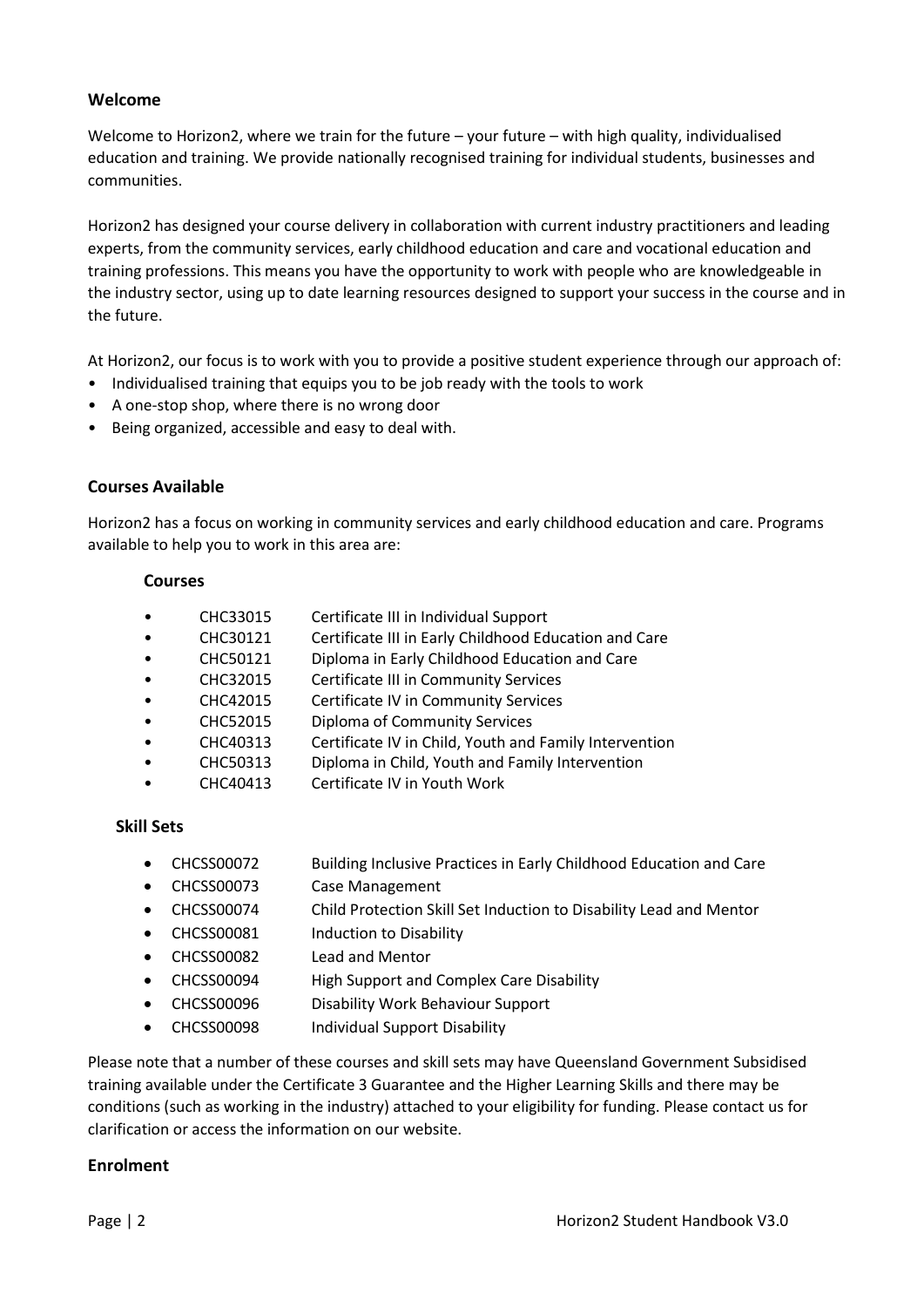Horizon2 has a policy of speaking with candidates prior to confirming enrolment. This follows our philosophy of informed choice and is designed to ensure that

- 1. All parties are sure that we are able to meet your needs
- 2. The course you ultimately enrol in is the best one to meet your desired goals

You can contact us by email: [support@horizon2.com.au](mailto:support@horizon2.com.au) or via phone: 1300 889 564 We will contact you within 2 working days discuss your course of study and career goals.

# **Terms and Conditions of Enrolment**

Your enrolment with us has some terms and conditions that are applicable. They are:

- In consideration of Horizon2 Pty Ltd accepting your enrolment and agreeing to provide tuition, you agree that you will not hold Horizon2 Pty Ltd and/or its employees, liable for, and will not make any claim against them for any loss, damage, death or injury which you may suffer or cause as a result of or in connection with or during a period of:
	- your attendance at any premises owned, operated, hired or controlled by Horizon2 Pty Ltd; and /or
	- vour attendance at any activity of which Horizon2 Pty Ltd. has any knowledge (whether sporting, cultural, educational, recreational or otherwise) organized by or on behalf of or with the assistance of Horizon2 Pty Ltd. or any activity of which Horizon2 Pty Ltd. are associated; and /or
	- in any way your association with Horizon2 Pty Ltd.
- You agree to the Horizon2 Pty Ltd refund policy
- You have read this handbook and agree to the conditions stated herein
- You agree to abide by the rules and regulations of Horizon2 Pty Ltd, including any requirements to maintain your enrolment
- You understand that your enrolment in the course will be suspended or cancelled if you act in a manner which breaches a child's protection or rights; places a child in danger of being injured or at risk; have your "working with children" check cancelled or suspended; knowingly do not adhere to legislation, policy or procedure and/or knowingly fail to show duty of care
- You understand that enrolment is accepted under the condition that your co contribution and other fees are paid on or before the due date
- You have provided Horizon2 Pty Ltd. with information that is correct and complete at the date of enrolment and you agree to notify Horizon2 Pty Ltd. of any change to your details.
- You understand that ALL qualifications will be withheld until any outstanding account is finalized
- You understand that if you do not pay your account, your personal details will be passed onto a debt collection agency
- You understand the following privacy notice:

Under the Data Provision Requirements 2012 Horizon2 is required to collect personal information about you and to disclose that personal information to the National Centre for Vocational Education Research Ltd NCVER. Your personal information (including the personal information contained on this enrolment form and your training activity data) may be used or disclosed by Horizon2 for statistical, regulatory and research purposes. Horizon2 may disclose your personal information for these purposes to 3rd parties Including:

## Traineeships

- Employer If you are enrolled in training paid by your employer
- Commonwealth and State or Territory government departments and authorized agencies
- NCVER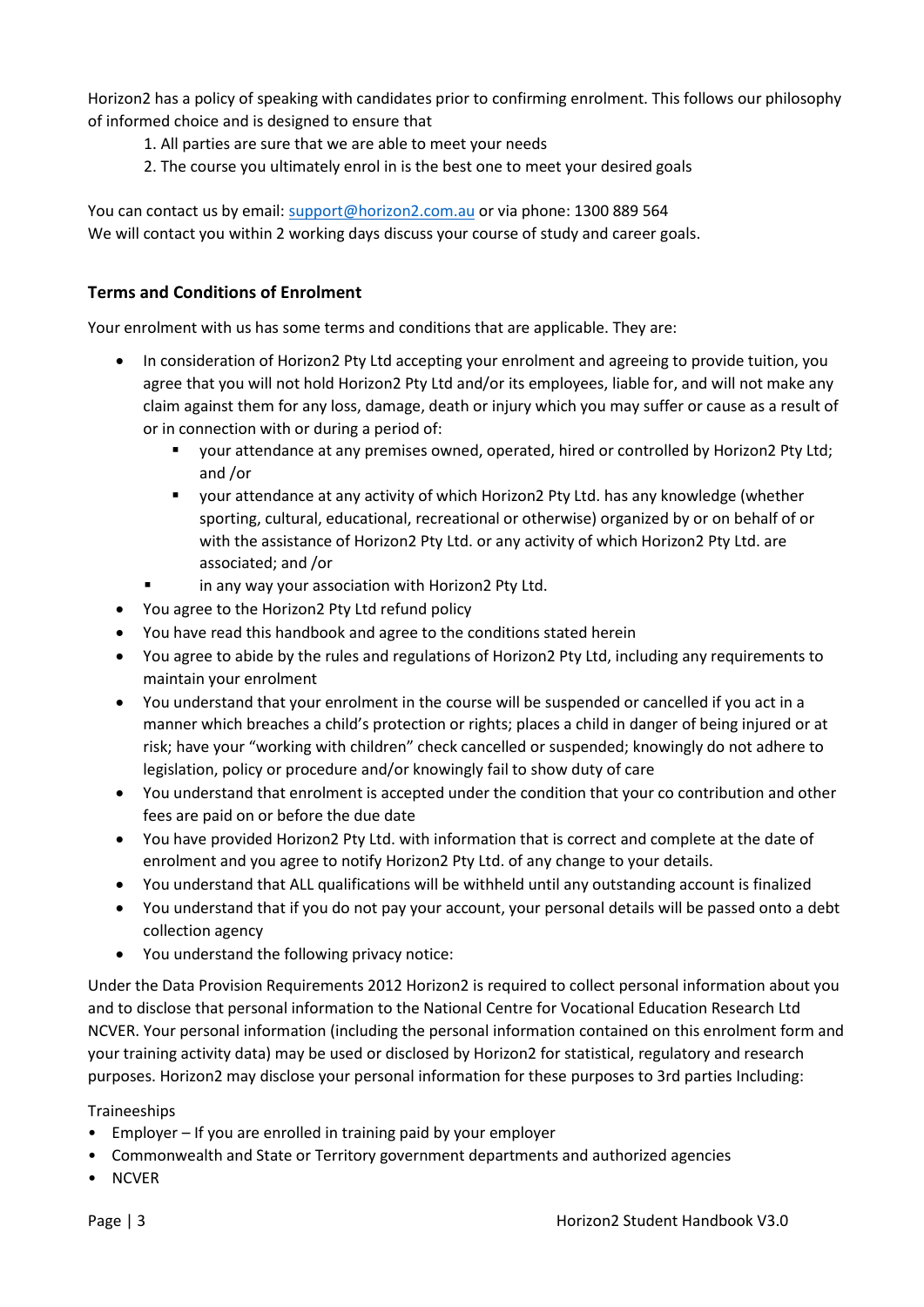- Organisations conducting student surveys
- Researchers

Personal information disclosed to NCVER may be used or disclosed for the following purposes:

- Issuing a VET Statement of Attainment or VET Qualification, and populating Authenticated VET **Transcripts**
- Facilitating statistics and research relating to education including surveys
- Understanding how the VET market operates, for policy, workforce planning and consumer information
- Administering VET, including program administration, regulation, monitoring and evaluation

You may receive an NCVER student survey which may be administered by an NCVER employee, agent or 3rd party contractor. You may opt out of the survey at the time of being contacted.

• NCVER will collect, hold, use and disclose your personal information in accordance with the Privacy Act 1988 (Cth), the VET Data Policy and all NCVER policies and protocols (including those published on NCVER's website at www.ncver.edu.au).

• You understand that Horizon2 Pty Ltd reserves the right to vary fees without prior notice.

## **Fee Policy and Refunds**

#### **Fee Policy**

Horizon2 has a policy that all fees due must be paid at the time of enrolment and will, where appropriate, collect fees in advance. An invoice will be sent on enrolment.

We will acknowledge your enrolment and payment of fees and it is important to keep this acknowledgement as proof of payment.

For information about the fees applicable please see our website and the information sheet for your selected program; or contact us directly.

Fees include charges for other items such as RPL, cross credit, replacement documents, replacement qualifications and assessment re-sits, and this policy applies to all fees.

#### **Refund Policy**

Refunds (full or partial) of fees will be offered only in exceptional circumstances. Examples of exceptional circumstances where a refund of fees will be considered include:

Horizon2 cancels the program before it starts

Horizon2 is unable to complete your program

A student is unable for health reasons to start or complete the program

Exceptional circumstances (other than personal health) prevent the student from completing the program and the application is lodged before the end date of the program.

In these circumstances, refunds (full or partial) of material and resource charges will only be considered if the resource or material has not been used.

An written request for arefund must be lodged before consideration can be given.

#### **Training Guarantee and Tuition Assurance**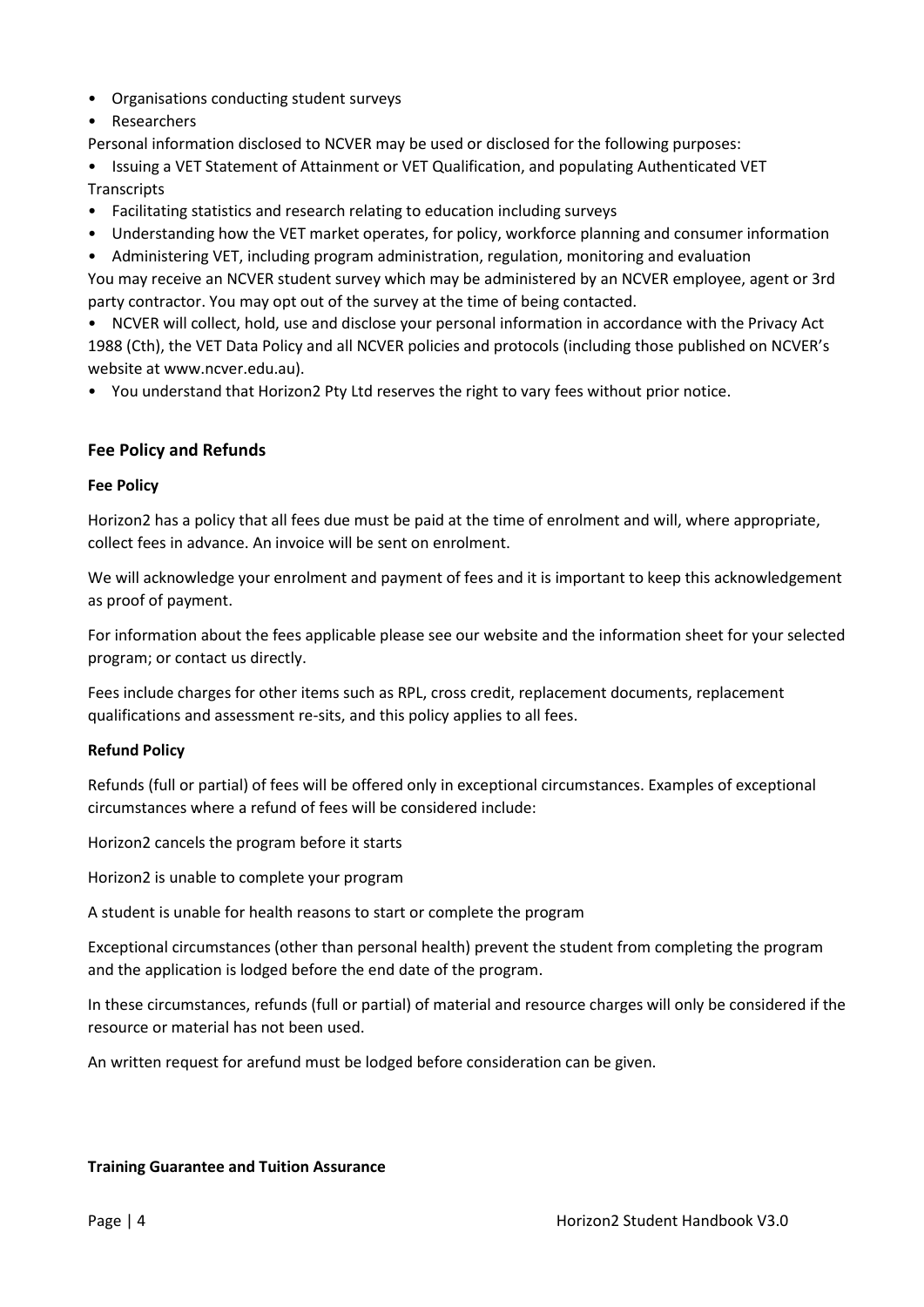Horizon2 guarantees to complete your training and/or assessment once you have commenced your qualification or course. Horizon2 in compliance with its registration requirements will only accept fees in advance up to a maximum limit of \$1 ,500 per student at any one time.

#### **Customer Support Model**

One of our key values is to be organised, accessible and easy to deal with, and we see it as our responsibility to give you support when you need it. We commit to responding to your questions as quickly as we can.

If you send a support or information request via our website one of us will contact you within 2 business days, to better understand your support need and help organise what's required.

Or better still just call us 1300 889 564 and we will get back to you quickly

## **Student Rights**

We want you to value the experience you have with us and through that experience you have the right to:

- Be treated fairly and with respect
- Be provided with a full set of information to enable you to make fair enrolment decisions
- Learn in a supportive and safe environment, free from discrimination and harassment
- Have personal records kept private, subject to statutory requirements
- Have access to your personal records on request
- Be given information about assessment procedures at the beginning of your study
- Have your existing skills and knowledge recognised
- Receive feedback on your academic progress
- Appeal academic and procedural matters
- Make a complaint to or about any staff member without fear of victimisation
- Have complaints dealt with fairly, promptly, confidentially and without retribution
- Provide us with honest and forthright feedback.

#### **Student Obligations and Behaviour**

We want you to value the experience you have with us and through that experience you have the obligation to:

- Treat people with respect and fairness regardless of their background or culture
- Not do anything which constitutes academic misconduct
- Show respect for others by not swearing, using obscenities or making offensive remarks
- Not do anything that could offend, embarrass or threaten others
- Not harass or disrupt others in the performance of their duties or studies
- Avoid unacceptable behavior (aggressive, threatening or abusive)
- Respect and not damage or steal property of Horizon2 or of other persons

• Make true statements in regard to your student status or representation as a student or entitlements as a student

- Follow safety practices as required
- Not enter premises with illegal drugs, alcohol, or weapons or be under the influence of drugs or alcohol
- Pay your accounts on time.

## **Your Learning with Us**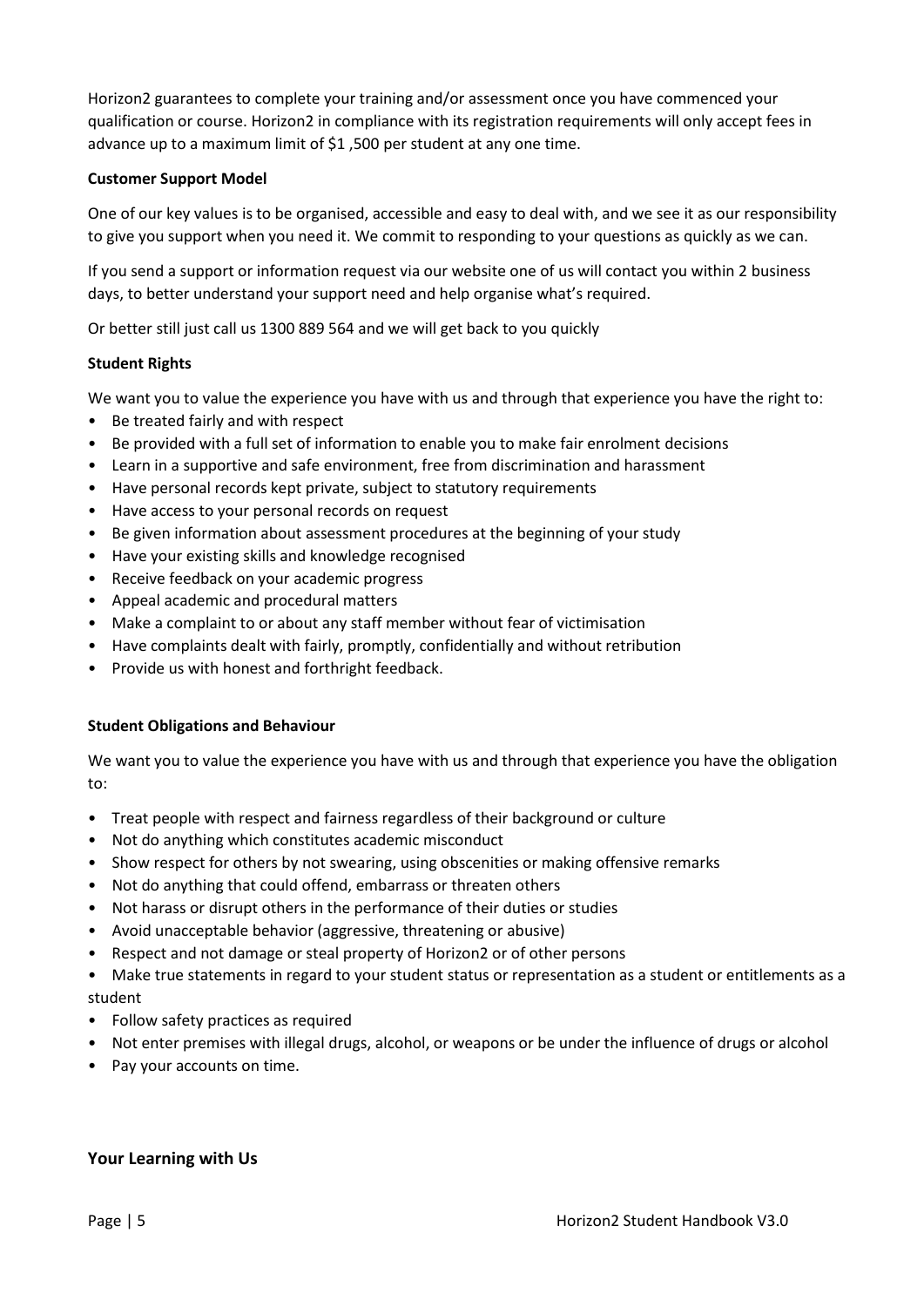#### **Reasonable Adjustment**

Reasonable adjustment, as defined through the Disability Discrimination Act 1992, relates to a measure or action taken by an education provider to assist a learner with a disability (Disability Standards for Education, 2005).

Reasonable adjustment in vocational education and training is the term applied to modifying the learning environment or making changes to the training delivered to assist a learner with impairment, and Horizon2 acknowledges that our students will have diverse learning needs.

Where appropriate, the learning and assessment in your program will be modified to meet your individual needs, whilst not compromising the training package rules of assessment.

Strategies applied may include:

- Allowing additional time or the use of a computer in a written test to complete responses for a candidate who is physically impaired, and that impairment contributes to the time to compete the test
- Asking a candidate to record responses on a video or audio tape where they have difficulty writing
- Varying an assessment task to produce the same outcomes, but via different methods.

If you believe you are in need of assistance please let us know and we will work with you to see that your experience with us is what you expect.

#### **Recognition of Prior Learning (RPL)**

Recognition of prior learning (RPL) is defined as "an assessment process that involves assessment of an individual's relevant prior learning (including formal, informal and non-formal learning) to determine the credit outcomes of an individual application for credit" (AQF, 2012). Horizon2 will make the recognition of prior learning available to you as stipulated in Standards for Registered Training Organisations 2015 Standard 1.12

We will ensure that you are provided with information on recognition of prior learning and will, in consultation with one of our trainers and assessors, determine your eligibility.

Please contact us to find out more about RPL and whether you are eligible.

#### **Credit Transfer**

Credit transfer is defined as "a process that provides students with agreed and consistent credit outcomes for components of a qualification based on identified equivalence in content and learning outcomes between matched qualifications" (AQF 2012). Horizon2 will make available to you recognition of AQF and VET qualifications and VET statements of attainment issued by another RTO as stipulated in the Standards for Registered Training Organisations 2015 Standard 3.5

We will ensure that you are provided with information on credit transfer and will, in consultation with one of our trainers and assessors, determine your eligibility.

Please contact us to find out more about credit transfer and whether you are eligible. Further information is available from our RPL and credit transfer information sheet on the website.

#### **Resources**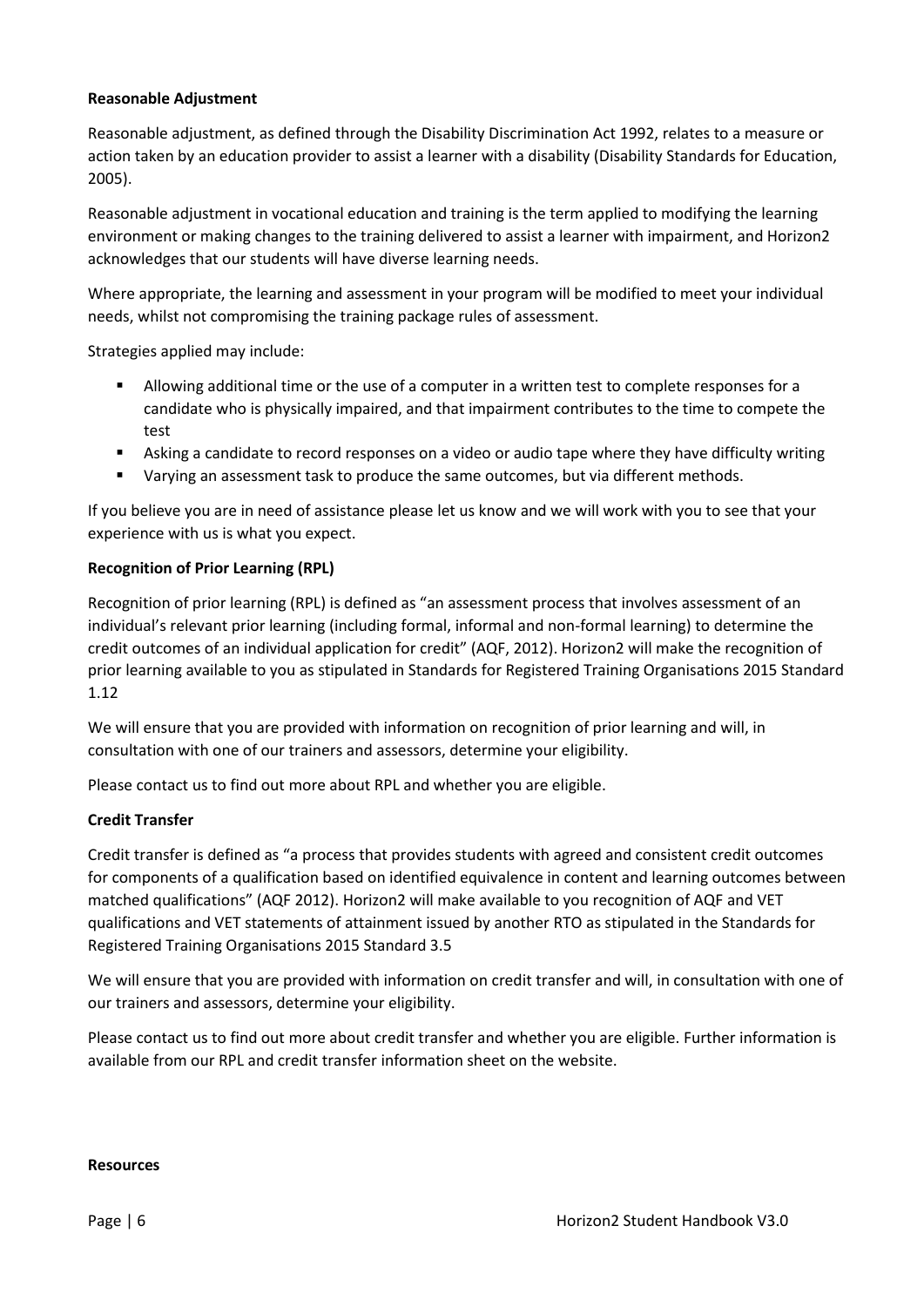Your selected program will require the purchase of a range of different resources, and generally these will be included in your enrolment fee. However, there will be times when additional resources are required, and we will advise you when this occurs.

#### **Assessment**

To gain your selected qualification, you will be required to demonstrate competence in each of the units in which you enrol. This means you will be assessed in every unit. This assessment could be a test of practical skills and/or a written test of knowledge.

Assessments will vary depending on the course you have selected, may include a combination of approaches and may be completed face to face, in your workplace, at home or online. Assessment events such as projects or reports will need to be submitted to your teacher by a specified date. You may also be required to attend in-class tests on required dates. Your trainer and/or assessor will give you an outline of the course, the assessment scheme and any special requirements that apply, along with the Assessment Guide for both the course and the unit of competence.

If, for any reason, you are unable to attempt an assessment task, you must let your trainer know in advance of the due date. You may be able to negotiate an extension of time. If this is due to illness you must advise your trainer as soon as possible, preferably prior to the scheduled time.

You have the right to appeal an assessment decision where you feel the assessment process was unfair or that the decision made by the assessor does not accurately reflect your competence or grade of achievement. Appeals against an assessment process must be lodged within 14 days of you being formally notified of the result of your assessment. Grounds for appeal may include failure to:

- Provide appropriate advice to you before and during the assessment
- Provide reasonable adjustment where necessary
- Take your literacy, numeracy, and language requirements into consideration
- Consider the 'conditions of the day' and make appropriate adjustments
- Consider all available evidence

Make an assessment decision consistent with the evidence provided. To find out more or lodge an appeal, please contact us on 1300 889 564.

## **Delivery of Training**

Our aim is to customise training to meet your needs – training should be for you, in your time and in your space. The Horizon2 team will deliver quality education and training using a range of personal and group interactions. These include face-to-face sessions in your workplace, online sessions delivered via email or digital conferencing (Zoom), work-based mentoring, phone sessions, classes and tailor-made workshops delivered in the workplace.

## **Results and Awards**

Your results will be provided to you within 20 working days of your completion of all assessment. Please ensure we have the correct and current address and contact details at all times, so we can let you know your results.

Your qualification document will be provided to you within one calendar month of completion of all unit assessments and after we have authorised the issue of your qualification.

## **Learning Support**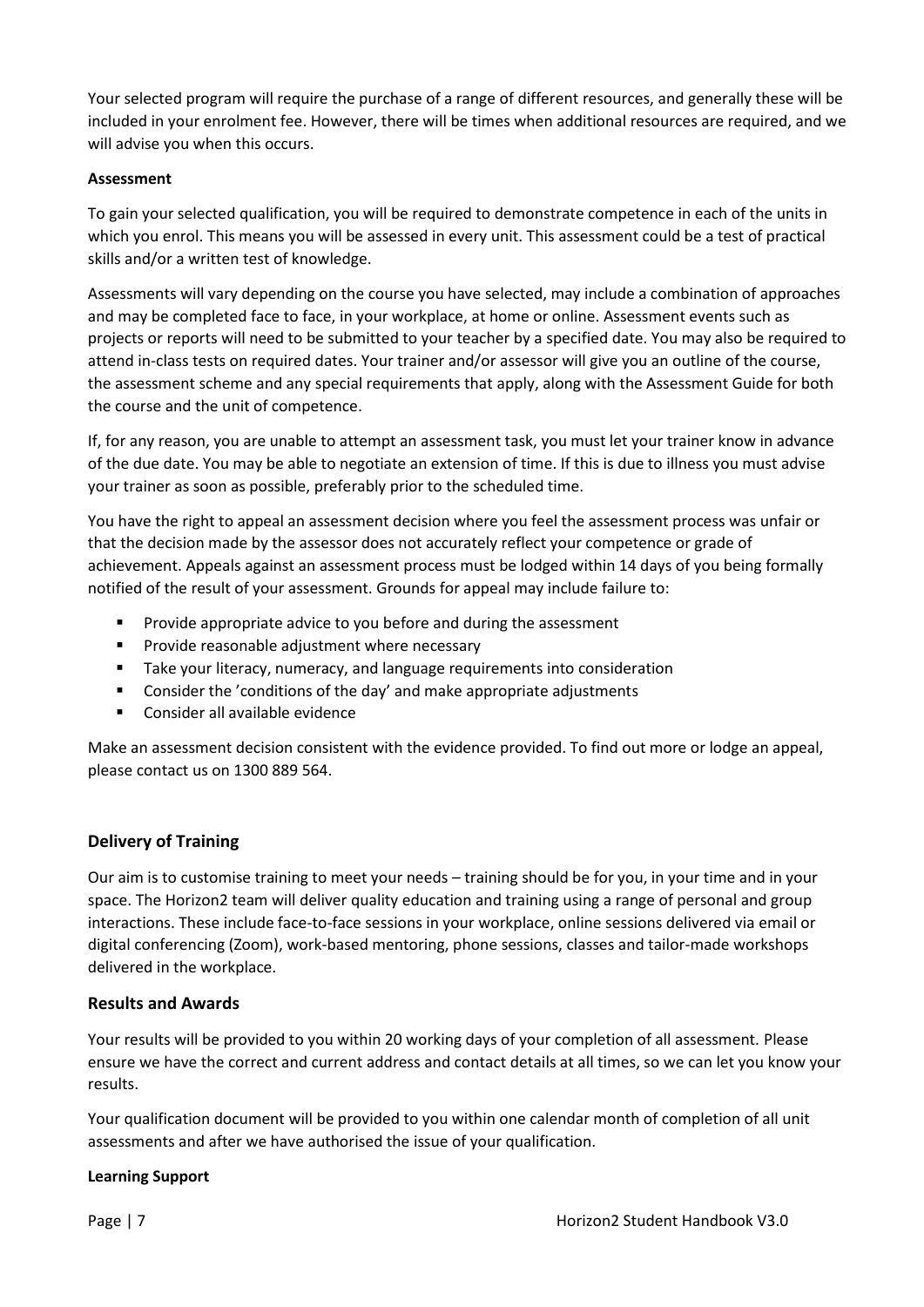We want you to value the experience you have with us and to feel supported through that experience. Our approach will include:

- All students and stakeholders being treated equally, and all training and services being free from unlawful discrimination
- Support services, training and assessment, and training materials that meet individual needs
- Students undertaking a Literacy and Numeracy assessment which may include a core skills test to assess individual learning needs as per Australian Core Skills Framework (ACSF) or our team making an assessment of your capabilities.
- **■** Trainers and assessors consulting with you and relevant others when planning your training programs
- **■** Information and course materials being readily available and in a format that is easily understood
- Trainers and assessors being available to help you
- Supporting you in seeking additional learning assistance if you identify with one of the following groups:
- Aboriginal and/or Torres Strait Islander people
- Carers of people who are ill, aged or who have a disability
- People with a disability
- Women and girls who are returning to education and training
- Women and girls who are seeking training opportunities in non-traditional roles
- Young people aged 15-25
- Australian South Sea Islanders
- People with English language, literacy and numeracy needs
- Mature-aged workers who require up-skilling
- Long-term unemployed and disadvantaged jobseekers
- People from different cultural and ethnic backgrounds
- People who speak a language other than English.

Horizon2 will work with support agencies and/or refer you to that support where we both agree it is necessary to provide a holistic approach to meeting your needs. Please contact us to find out more or to seek support.

## **Academic Misconduct**

Academic misconduct is conduct by which a student:

- Seeks to gain, for themselves or any other person, any academic advantage or advancement to which they or that person are not entitled; or
- Improperly disadvantages any other student.

Some examples of offences of academic misconduct are: Cheating:

- Submitting the same assignment, you had previously submitted for assessment in the same competency or another competency
- Taking unauthorised notes into an examination.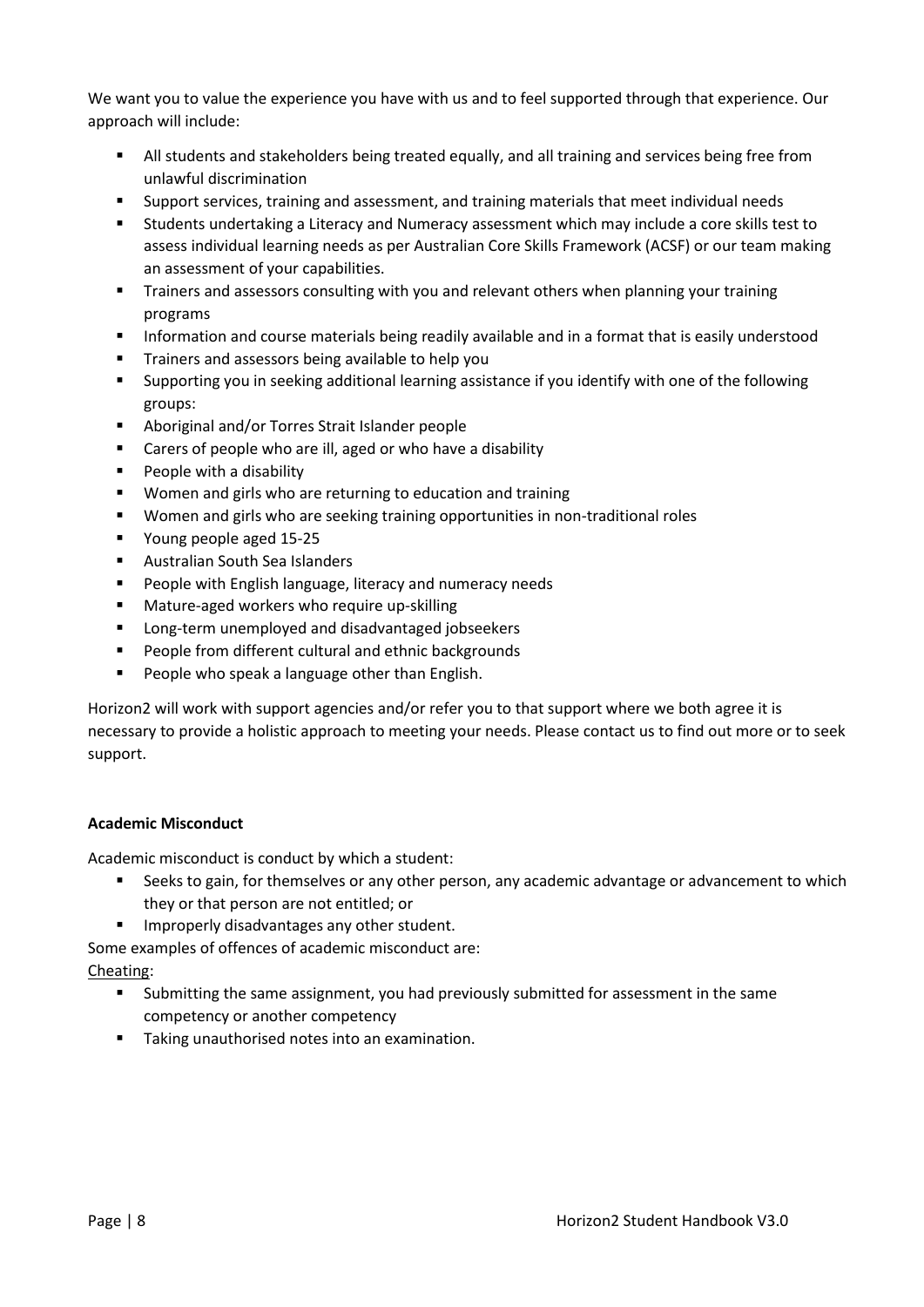## Plagiarism:

Copying the published work of authors without acknowledging the words or argument of the author by use of referencing.

#### Collusion:

- Assisting another student with work that should have been the work of the individual student, by giving them an assignment to copy or writing an assignment together
- Copying answers from another person or permitting another student to copy answers in an examination.

The consequences of academic misconduct can be severe and include suspension, cancellation of your enrolment without refund or a requirement to re-sit assessments. If suspected of academic misconduct:

- You will be instantly informed of such, but if in the process of an examination or assessment you will be allowed to finish
- There will be a report prepared on the alleged academic misconduct and that report will be attached to your assessment
- The matter will be considered for appropriate action by the CEO of Horizon2.

## **Appeals**

Where you are dissatisfied with an assessment decision you must first request a re-evaluation of the assessment and the CEO of Horizon2 will ensure your assessment is re-evaluated. If you are dissatisfied with the outcome of the re-evaluation process, you have a right to appeal the decision.

Your notice of the appeal should address the following:

- It should be in writing and addressed to the CEO, Horizon2 Pty Ltd
- It must be submitted within seven calendar days of notification of the re-evaluation process. Before this time expires you may apply for an extension of time due to exceptional circumstances (such as injury or serious illness). You will be required to provide evidence supporting your request (eg. medical certificate)
- It must explain the reasons why you believe the assessment needs to be reviewed again. If your appeal is not lodged within the specified time the result will stand.

The CEO will consider your appeal on the grounds of your notice of appeal, the assessment decision in question and all other relevant information including information supplied by Horizon2 staff and contractors. The CEO will reserve the right to refer the appeal to another RTO for consideration and opinion before making a decision.

The CEO will make a decision after seven calendar days and will notify you immediately. The CEO's decision is final.

## **Copyright**

Horizon2 subscribes to the intent of the Copyright Act 1968 (Cth). In accordance with that commitment, for study and research purposes you are only allowed to copy:

- One (1) chapter or 10% of a book; or
- One (1) chapter, or 10% of the number of words of text materials in electronic form; or
- One (1) article per issue of a journal, magazine or newspaper or more than one article if each article relates to the same subject matter.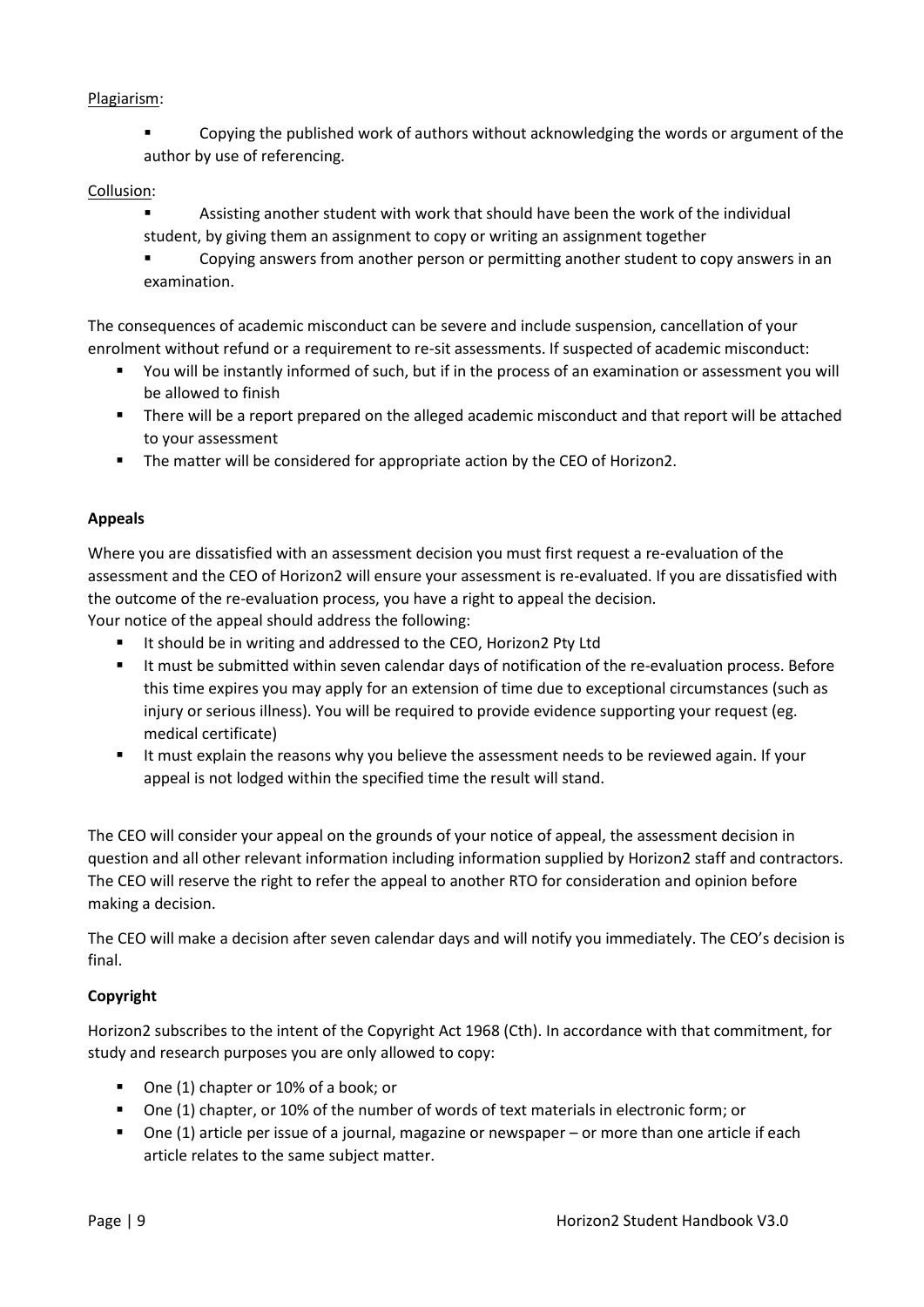Internet material, artistic, dramatic, film and musical works are also covered by copyright legislation.

Remember to always reference carefully the copyright works you use to avoid plagiarism, which is considered academic misconduct.

You must comply with the licenses for the use of intellectual property, including software. All software loaded on Horizon2 computers or provided by us is licensed and there is no permission to copy software unless permitted by the license. If you need more information, please contact us or go to [www.copyright.org.au](http://www.copyright.org.au/)

#### **Grievances and Complaints**

Horizon2 is committed to addressing your grievances and complaints effectively and as stipulated by the standards for Registered Training Organisations 2015 Standard 6.1 to 6.6

If you have a grievance or complaint, please raise this with us promptly by doing any of the following:

- Sending us an email: support@horizon2.com.au
- Phoning for assistance on 1300 889 564
- Writing to us detailing your concerns: Horizon2 Pty Ltd, GPO Box 458, Brisbane Q 4001

Horizon2 will use a formal process to resolve your grievance or complaint to ensure that all complaints and grievances are dealt with within a reasonable time, including acknowledging your grievance or complaint within three (3) working days. Please note:

- We may contact you to discuss your concerns or ask for more information
- We will treat you and our staff with fairness. All matters will be treated with due respect to privacy and equity
- We will keep you fully informed as we work through the process

The process timeframes will be aligned to the following:

- **EXECT** If we require additional information that will be forwarded to you within 7 days
- We will respond to your complaint in writing within 14 days of receipt
- Horizon2's CEO will be able to make a final decision on grievances and complaints

There are other avenues for making a complaint:

- ASQA complaints and information website
- Queensland Dept of Employment Small Business and Training
- Queensland Training Ombudsman

If you are dissatisfied with the outcome of the process, you have a right to appeal the decision in relation to your grievance and/or complaint. Your notice of the appeal should address the following: It should be in writing and addressed to the CEO, Horizon2 Pty Ltd

- It must be submitted within seven calendar days of notification of the decision. Before this time expires you may apply for an extension of time due to exceptional circumstances (such as injury or serious illness). You will be required to provide evidence supporting your request (eg. medical certificate)
- It must explain the reasons why you believe the decision needs to be reviewed again

If a dispute cannot be resolved satisfactorily, Horizon2 will appoint an external mediator to assist in resolving the issue.